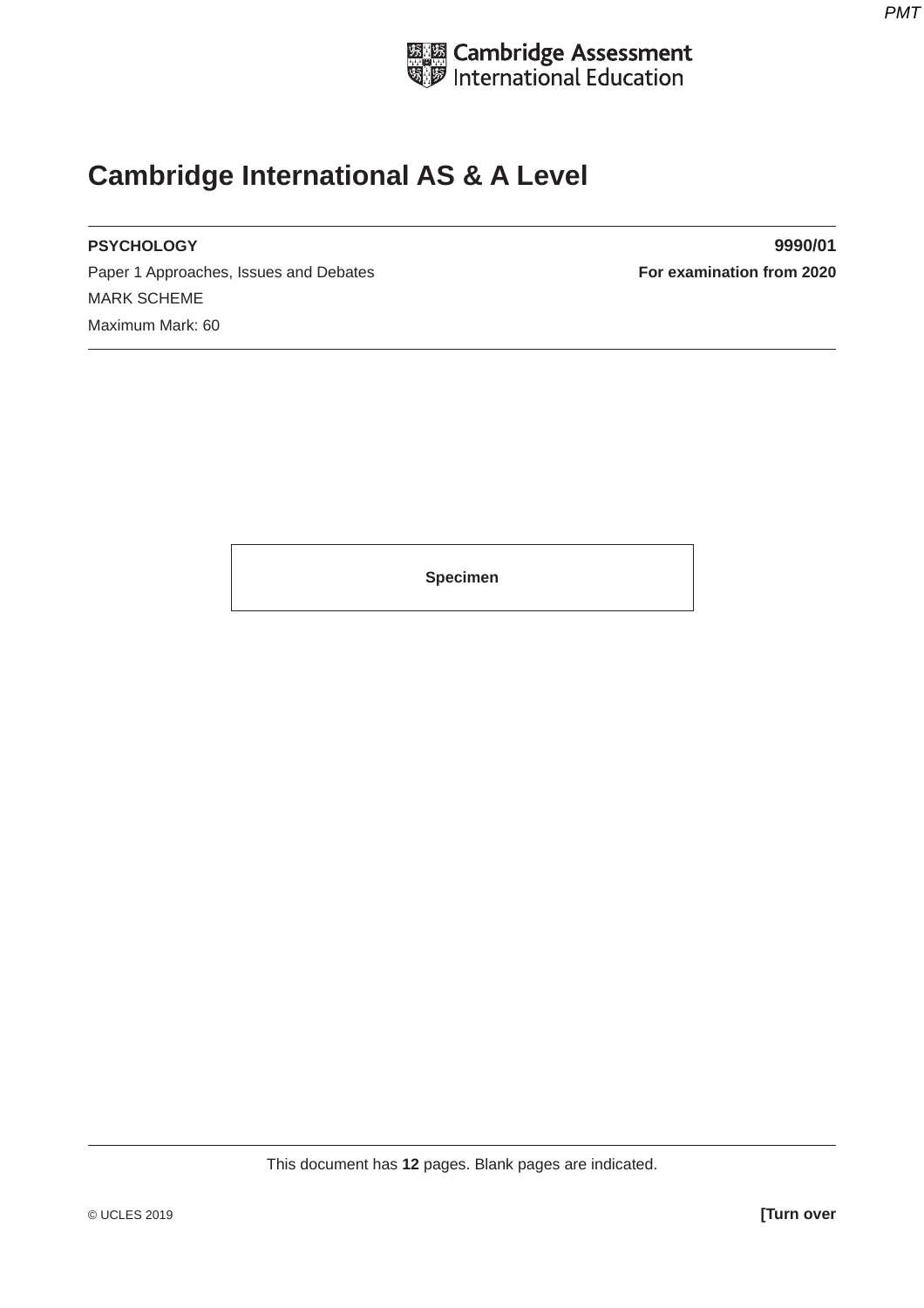# **Generic Marking Principles**

These general marking principles must be applied by all examiners when marking candidate answers. They should be applied alongside the specific content of the mark scheme or generic level descriptors for a question. Each question paper and mark scheme will also comply with these marking principles.

GENERIC MARKING PRINCIPLE 1:

Marks must be awarded in line with:

- the specific content of the mark scheme or the generic level descriptors for the question
- the specific skills defined in the mark scheme or in the generic level descriptors for the question
- the standard of response required by a candidate as exemplified by the standardisation scripts.

GENERIC MARKING PRINCIPLE 2:

Marks awarded are always **whole marks** (not half marks, or other fractions).

GENERIC MARKING PRINCIPLE 3:

Marks must be awarded **positively**:

- marks are awarded for correct/valid answers, as defined in the mark scheme. However, credit is given for valid answers which go beyond the scope of the syllabus and mark scheme, referring to your Team Leader as appropriate
- marks are awarded when candidates clearly demonstrate what they know and can do
- marks are not deducted for errors
- marks are not deducted for omissions
- answers should only be judged on the quality of spelling, punctuation and grammar when these features are specifically assessed by the question as indicated by the mark scheme. The meaning, however, should be unambiguous.

GENERIC MARKING PRINCIPLE 4:

Rules must be applied consistently e.g. in situations where candidates have not followed instructions or in the application of generic level descriptors.

GENERIC MARKING PRINCIPLE 5:

Marks should be awarded using the full range of marks defined in the mark scheme for the question (however; the use of the full mark range may be limited according to the quality of the candidate responses seen).

GENERIC MARKING PRINCIPLE 6:

Marks awarded are based solely on the requirements as defined in the mark scheme. Marks should not be awarded with grade thresholds or grade descriptors in mind.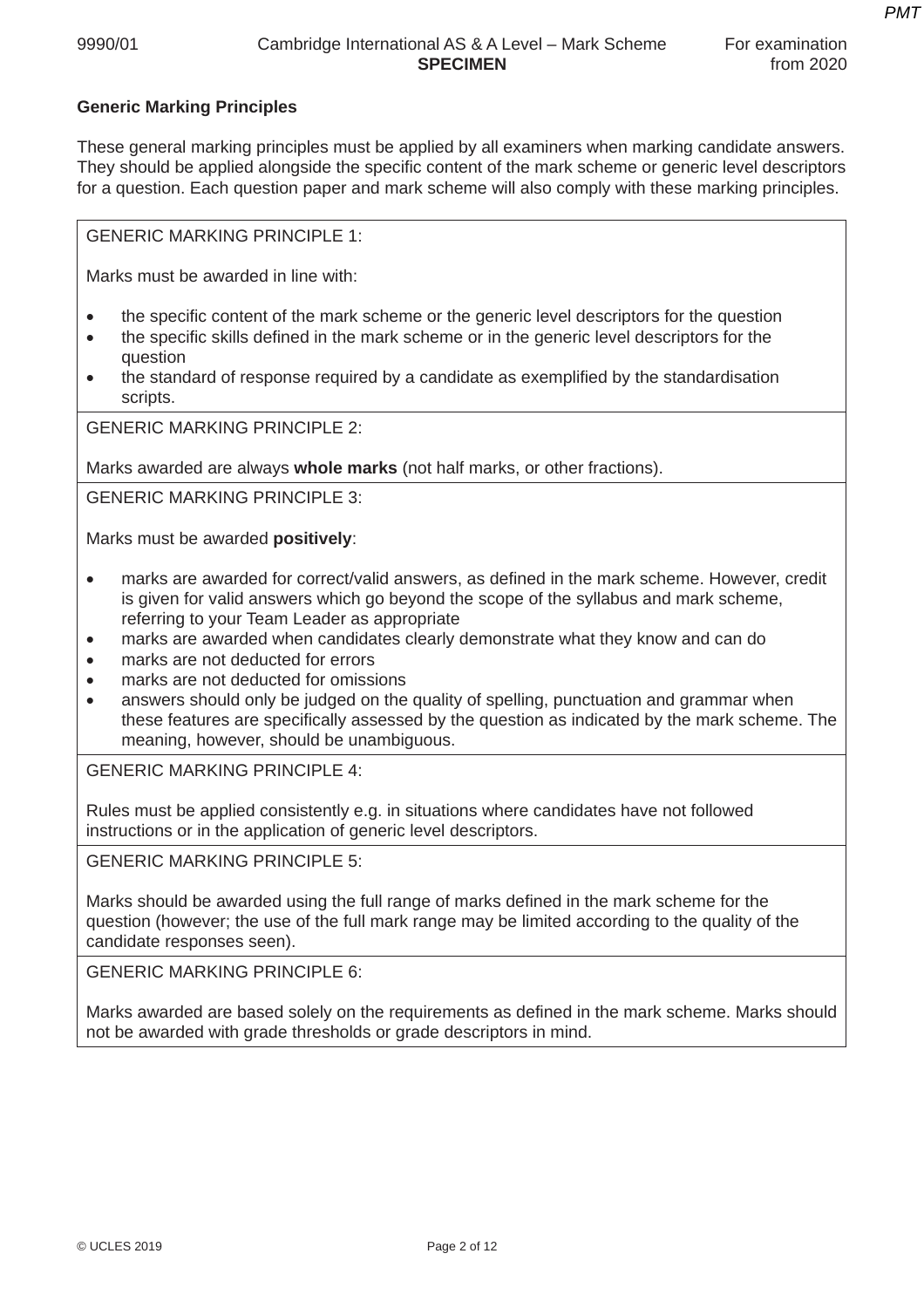| -or examination |             |
|-----------------|-------------|
|                 | from $2020$ |

| <b>Question</b> | <b>Answer</b>                                                                                                                                                          | <b>Marks</b> |
|-----------------|------------------------------------------------------------------------------------------------------------------------------------------------------------------------|--------------|
|                 | State one aim from the study by Dement and Kleitman (sleep and<br>dreams).                                                                                             |              |
|                 | Award 1 mark for stating an aim.                                                                                                                                       |              |
|                 | to investigate the relationship between eye movements and dreaming (1)<br>٠<br>to see if more dreaming happens during REM sleep than non-REM sleep<br>$\bullet$<br>(1) |              |
|                 | to investigate whether there is a link between the length of time in REM<br>$\bullet$<br>sleep and the length of dreaming (1)                                          |              |
|                 | to see if there is a relationship between the pattern of REM observed in<br>$\bullet$<br>sleep and the content of the dream discussed when awake. (1)                  |              |
|                 | Other appropriate responses should also be credited.                                                                                                                   |              |

| <b>Question</b> | <b>Answer</b>                                                                                                     | <b>Marks</b> |
|-----------------|-------------------------------------------------------------------------------------------------------------------|--------------|
| $\overline{2}$  | Identify which one of the following statements is not true of Dement and<br>Kleitman's observations of REM sleep. |              |
|                 | Award 1 mark for the correct statement:                                                                           |              |
|                 | Eye movements are more frequent in dreams about distant objects.                                                  |              |

| Question | <b>Answer</b>                                                                                                                                                                                                                                                                                                                                               | <b>Marks</b> |
|----------|-------------------------------------------------------------------------------------------------------------------------------------------------------------------------------------------------------------------------------------------------------------------------------------------------------------------------------------------------------------|--------------|
| 3(a)     | From the study by Laney et al. (false memory):                                                                                                                                                                                                                                                                                                              | $\mathbf{2}$ |
|          | Explain why the study was carried out.                                                                                                                                                                                                                                                                                                                      |              |
|          | Award 1 mark for partial explanation.<br>Award 2 marks for full explanation.                                                                                                                                                                                                                                                                                |              |
|          | To test whether positive false memories could be implanted (for a food)<br>$\bullet$<br>(1) and whether this would lead to increased liking (for the food). (1)<br>To find out whether people could be led to believe that they liked<br>asparagus when they were young (1) and if that made them give a higher<br>rating to a photograph of asparagus. (1) |              |
|          | Other appropriate responses should also be credited.                                                                                                                                                                                                                                                                                                        |              |
| 3(b)     | Describe what the participants were told about the purpose of the study<br>before it began.                                                                                                                                                                                                                                                                 | $\mathbf{2}$ |
|          | Award 1 mark for each piece of information.                                                                                                                                                                                                                                                                                                                 |              |
|          | What tasks they would be doing e.g. filling out questionnaires/doing tests<br>$\bullet$<br>on food preferences. (1)<br>That it was a study about (the relationship between) food preferences<br>$\bullet$<br>and personality. (1)                                                                                                                           |              |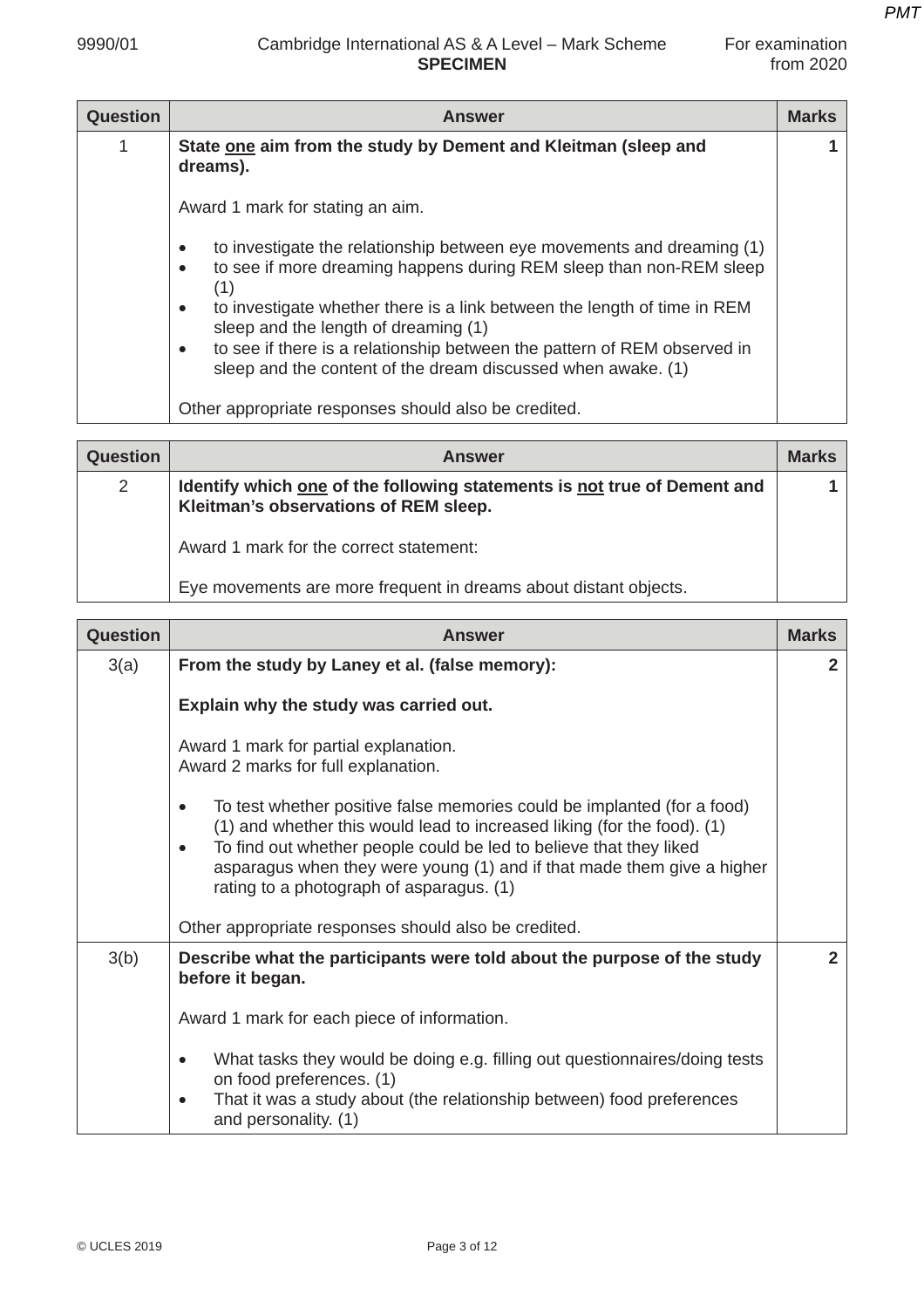# 9990/01 Cambridge International AS & A Level – Mark Scheme For examination **SPECIMEN** from 2020

| <b>Question</b> | <b>Answer</b>                                                                                                                                                                                                                                                                                                                                                                                                                                                                                                                                                                                                                                                                                                                                                                                                                                               | <b>Marks</b> |
|-----------------|-------------------------------------------------------------------------------------------------------------------------------------------------------------------------------------------------------------------------------------------------------------------------------------------------------------------------------------------------------------------------------------------------------------------------------------------------------------------------------------------------------------------------------------------------------------------------------------------------------------------------------------------------------------------------------------------------------------------------------------------------------------------------------------------------------------------------------------------------------------|--------------|
| 3(c)            | Explain why the participants were not told that the study was about<br>false memories when they arrived at the laboratory.                                                                                                                                                                                                                                                                                                                                                                                                                                                                                                                                                                                                                                                                                                                                  | 3            |
|                 | Award 1 mark for each of the following:<br>for identifying the potential influence of demand characteristics<br>٠<br>for outlining/defining what demand characteristics are (can be implicit in<br>the answer)<br>for stating how this may affect the behaviour of the participant.<br>٠<br>For example:<br>it was used to avoid (the influence of) demand characteristics (1)<br>٠<br>this is when some feature of a study informs the participants about the<br>$\bullet$<br>real purpose of the study/because the participants' 'memories' could be<br>affected by knowing the aim (1)<br>therefore, this influences the participants' behaviour during the study<br>$\bullet$<br>independent of any experimental manipulation (reducing validity)/so the<br>participants may try harder to recall the 'real' memories than the 'false'<br>memories. (1) |              |
|                 | Other appropriate responses should also be credited.                                                                                                                                                                                                                                                                                                                                                                                                                                                                                                                                                                                                                                                                                                                                                                                                        |              |

| <b>Question</b> | <b>Answer</b>                                                                                                                                                                                                                                                                                                                                                      | <b>Marks</b> |
|-----------------|--------------------------------------------------------------------------------------------------------------------------------------------------------------------------------------------------------------------------------------------------------------------------------------------------------------------------------------------------------------------|--------------|
| 4(a)            | The study by Baron-Cohen et al. (eyes test) used adult participants,<br>although similar studies have used children.                                                                                                                                                                                                                                               | 2            |
|                 | Describe one methodological problem that could arise if child<br>participants were used in this study.                                                                                                                                                                                                                                                             |              |
|                 | Award 1 mark for identifying a problem.<br>Award 1 mark for why this is a problem and/or consequences for the results.                                                                                                                                                                                                                                             |              |
|                 | For example:<br>children might not understand the words (1) so they wouldn't be able to<br>choose words correctly for the emotions, even if they had a glossary (this<br>might not help) (1)<br>so the results would be invalid (1) because the children might understand<br>$\bullet$<br>the emotions, just not be able to choose the words to describe them. (1) |              |
|                 | Other appropriate responses should also be credited.                                                                                                                                                                                                                                                                                                               |              |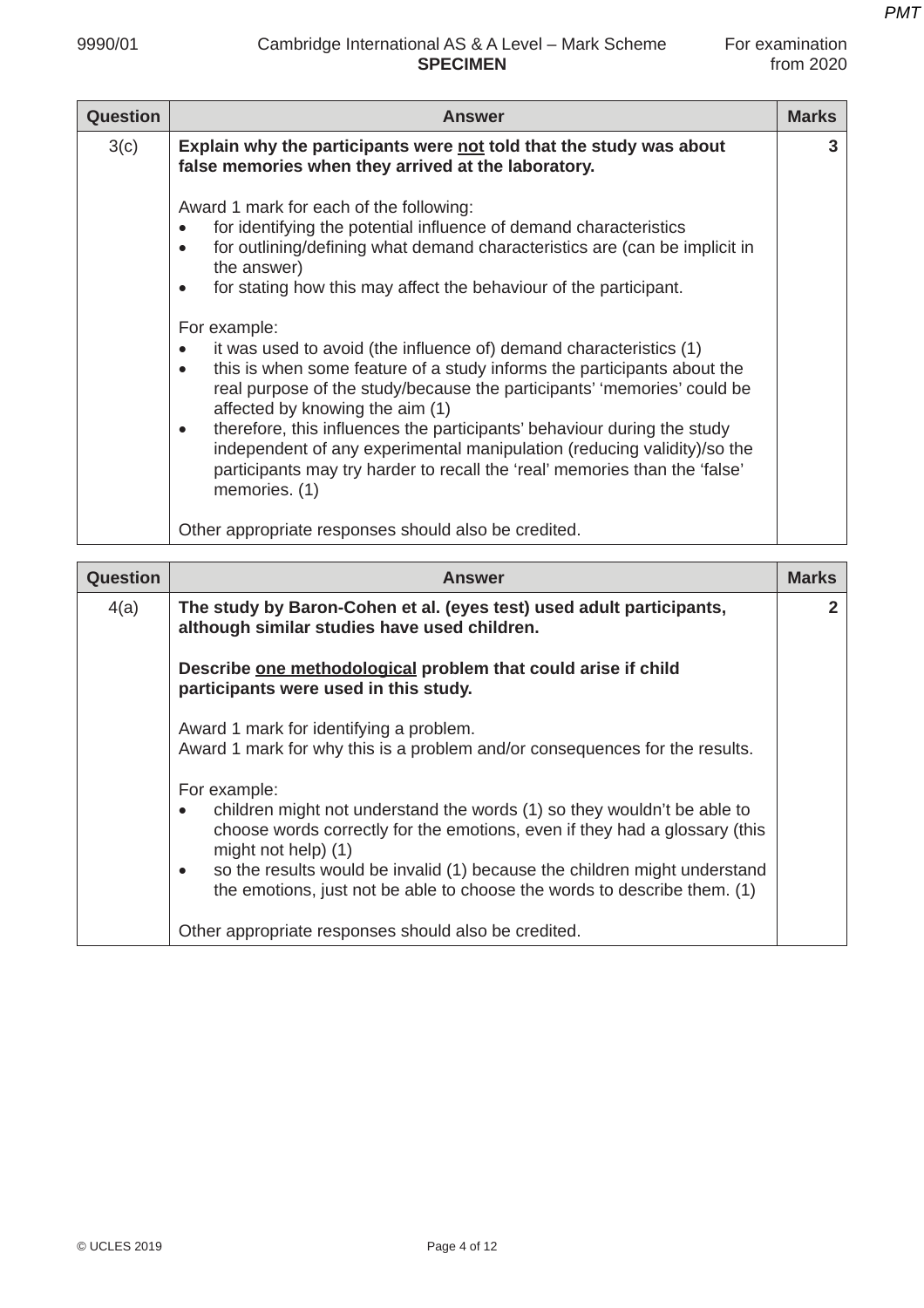| <b>Question</b> | <b>Answer</b>                                                                                                                                                                                                                                                                                                                                                                                                                            | <b>Marks</b> |
|-----------------|------------------------------------------------------------------------------------------------------------------------------------------------------------------------------------------------------------------------------------------------------------------------------------------------------------------------------------------------------------------------------------------------------------------------------------------|--------------|
| 4(b)            | Explain one useful application of the findings, if child participants were<br>used in this study.                                                                                                                                                                                                                                                                                                                                        |              |
|                 | Award 1 mark for identifying a suitable application.<br>Award 1 mark for explaining this application.                                                                                                                                                                                                                                                                                                                                    |              |
|                 | Explanation can include either how it could be applied or why it would be<br>useful. Candidates may also recognise problems with their suggested<br>application.                                                                                                                                                                                                                                                                         |              |
|                 | For example:<br>eyes test could be used to detect autism in early childhood (1) because<br>this may enable early treatment/therapy/to help parents, although it is not<br>intended as a diagnostic tool (so this might not work) (1)<br>the Autism Spectrum Quotient could be developed to ask child-friendly<br>$\bullet$<br>questions to detect autism early (1) so this would enable early treatment/<br>therapy/to help parents. (1) |              |
|                 | Other appropriate responses should also be credited.                                                                                                                                                                                                                                                                                                                                                                                     |              |

| <b>Question</b> | <b>Answer</b>                                                                                                                                                                                                                                                                                                                                                                                                                     | <b>Marks</b> |
|-----------------|-----------------------------------------------------------------------------------------------------------------------------------------------------------------------------------------------------------------------------------------------------------------------------------------------------------------------------------------------------------------------------------------------------------------------------------|--------------|
| 5(a)            | Describe the conclusions from the study by Bandura et al. (aggression).                                                                                                                                                                                                                                                                                                                                                           | 3            |
|                 | Award 1 mark for each correct answer up to a maximum of 3.                                                                                                                                                                                                                                                                                                                                                                        |              |
|                 | <b>Three</b> from:<br>watching a model can produce aggression in the observer<br>boys are more likely to copy same gender models<br>boys are more likely to copy physically aggressive behaviour than girls<br>$\bullet$<br>girls are slightly more likely to copy verbally aggressive behaviour than<br>$\bullet$<br>boys<br>aggression from male models is more likely to be copied than aggression<br>٠<br>from female models. |              |
|                 | Other appropriate responses, including elaboration, should also be credited.                                                                                                                                                                                                                                                                                                                                                      |              |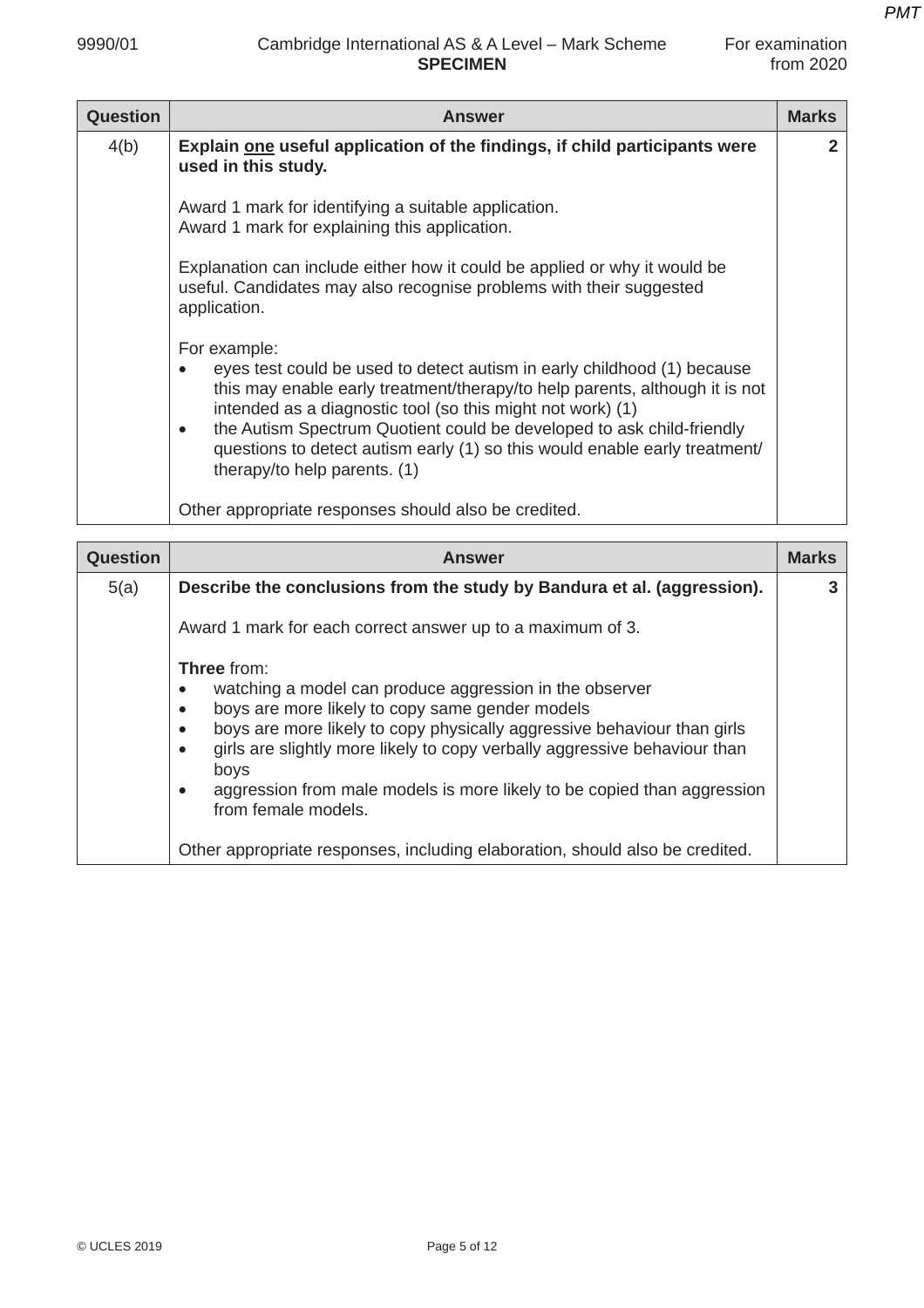| For examination |             |
|-----------------|-------------|
|                 | from $2020$ |

| <b>Question</b> | <b>Answer</b>                                                                                                                                                                                                                                                                                                                                                                                                                                                                                                                                                                                                                                                                                                                                                                                                                                                                                                                                                                                                                                                                                                                                                | <b>Marks</b> |
|-----------------|--------------------------------------------------------------------------------------------------------------------------------------------------------------------------------------------------------------------------------------------------------------------------------------------------------------------------------------------------------------------------------------------------------------------------------------------------------------------------------------------------------------------------------------------------------------------------------------------------------------------------------------------------------------------------------------------------------------------------------------------------------------------------------------------------------------------------------------------------------------------------------------------------------------------------------------------------------------------------------------------------------------------------------------------------------------------------------------------------------------------------------------------------------------|--------------|
| 5(b)            | Explain two ways in which the learning approach is different from the<br>social approach. Use the study by Bandura et al. as an example of the<br>learning approach.                                                                                                                                                                                                                                                                                                                                                                                                                                                                                                                                                                                                                                                                                                                                                                                                                                                                                                                                                                                         | 4            |
|                 | For each way:<br>Award 1 mark for identifying an aspect of the learning approach as<br>exemplified by Bandura.<br>Award 1 mark for explaining how this is different in the social approach.<br>For example:<br>the learning approach focuses on the acquisition of behaviours, for<br>example, in Bandura et al. the acquisition of (specific) aggressive<br>responses (1) whereas the social approach focuses on behaviours that<br>are a product of the social situation (1)<br>the learning approach typically uses rigorous laboratory experiments, for<br>$\bullet$<br>example, in Bandura et al. a controlled environment with adult models<br>showing pre-decided behaviours and being observed through a one-<br>way mirror (1) whereas the social approach often studies behaviour in<br>context, i.e. observes social situations/uses field studies (1)<br>the learning approach focuses on studying individuals, for example,<br>$\bullet$<br>Bandura et al. observed each child individually (following their opportunity<br>to observe the adult model) (1) whereas the social approach focuses on<br>the interactions between individuals. (1) |              |
|                 | Other appropriate responses should also be credited.                                                                                                                                                                                                                                                                                                                                                                                                                                                                                                                                                                                                                                                                                                                                                                                                                                                                                                                                                                                                                                                                                                         |              |

| <b>Question</b> | <b>Answer</b>                                                                                                                                                                                                                                                                                                  | <b>Marks</b> |
|-----------------|----------------------------------------------------------------------------------------------------------------------------------------------------------------------------------------------------------------------------------------------------------------------------------------------------------------|--------------|
| 6(a)            | Describe one aim from the study by Saavedra and Silverman (button<br>phobia).                                                                                                                                                                                                                                  | 2            |
|                 | Award 1 mark for identifying a suitable aim.<br>Award 1 further mark for elaboration of the aim.                                                                                                                                                                                                               |              |
|                 | For example:<br>to study what caused button phobia in a young boy (1)<br>to investigate the (understudied) ideas of disgust and evaluative learning<br>$\bullet$<br>(1) in a child (rather than in adults) (1)<br>to treat the boy's button phobia (1) by reducing disgust/fear responses.<br>$\bullet$<br>(1) |              |
|                 | Other appropriate responses should also be credited.                                                                                                                                                                                                                                                           |              |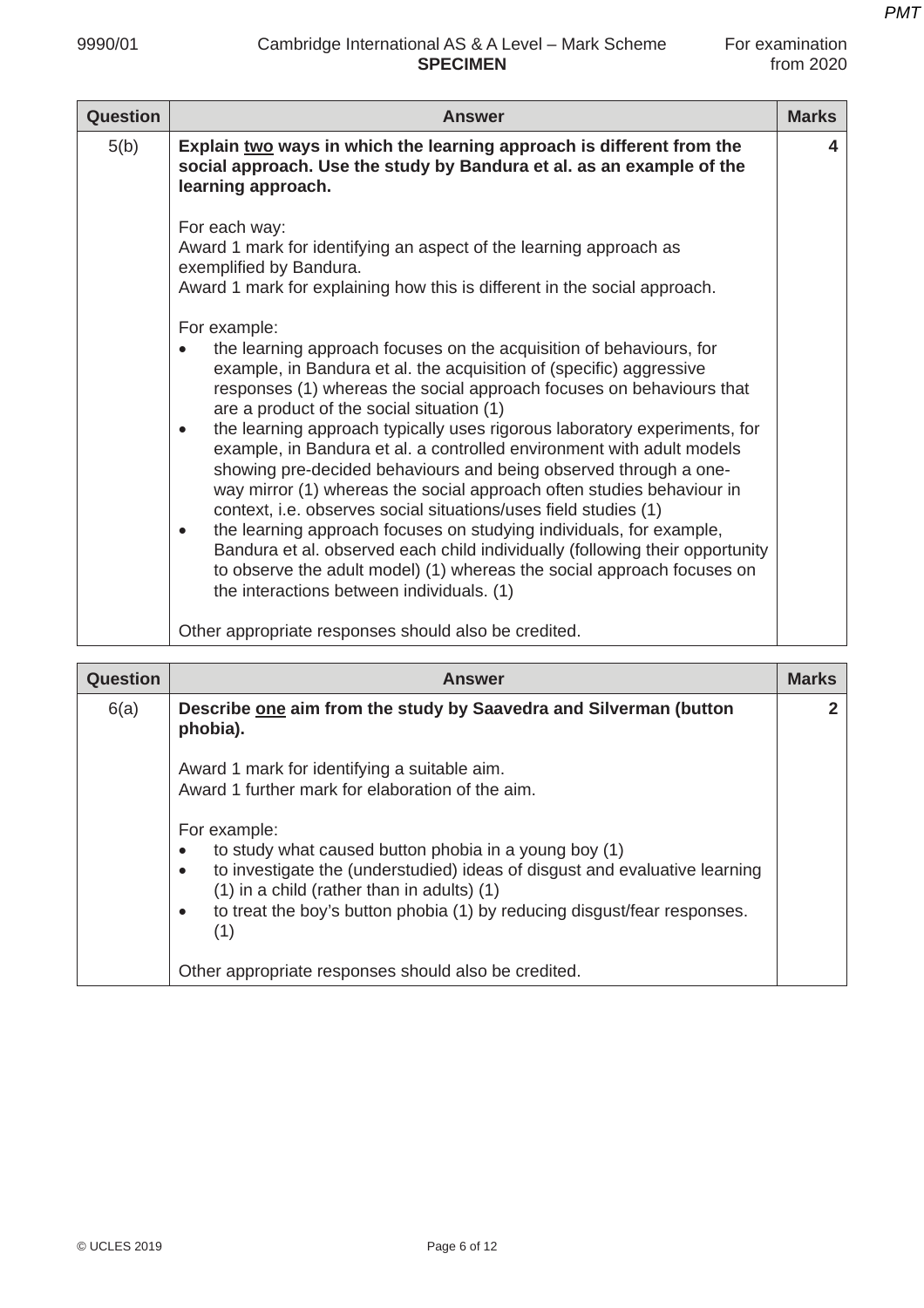## 9990/01 Cambridge International AS & A Level – Mark Scheme For examination **SPECIMEN** from 2020

| <b>Question</b> | <b>Answer</b>                                                                                                                                                                                                                                                                                                                                                                                                                                                                                                                                                                                                                                                                                                                                                                                                                                                                                                                                                                                                                                                                                                                                                     | <b>Marks</b> |
|-----------------|-------------------------------------------------------------------------------------------------------------------------------------------------------------------------------------------------------------------------------------------------------------------------------------------------------------------------------------------------------------------------------------------------------------------------------------------------------------------------------------------------------------------------------------------------------------------------------------------------------------------------------------------------------------------------------------------------------------------------------------------------------------------------------------------------------------------------------------------------------------------------------------------------------------------------------------------------------------------------------------------------------------------------------------------------------------------------------------------------------------------------------------------------------------------|--------------|
| 6(b)            | Explain how two results from the study by Saavedra and Silverman<br>relate to the aim you have described in part (a).                                                                                                                                                                                                                                                                                                                                                                                                                                                                                                                                                                                                                                                                                                                                                                                                                                                                                                                                                                                                                                             | 4            |
|                 | Award 1 mark for identifying a result.<br>Award 1 mark for an explanation linking to the aim in part (a).<br>buttons from a bowl fell on the boy (1) which was very distressing, e.g.<br>$\bullet$<br>embarrassing in front of the class (1)<br>the boy was able to avoid buttons over a long period of time (four years)<br>$\bullet$<br>(1) which reinforced his fear (1)<br>in vivo exposure tasks were achieved by session four (1) but the boy's<br>$\bullet$<br>distress levels were higher than when the tasks started (1)<br>after the in vivo exposure tasks, the boy's ratings of distress increased<br>$\bullet$<br>instead of decreased (1) which was consistent with evaluative learning<br>(1)<br>imagery sessions helped to reduce disgust of buttons (1) and this<br>٠<br>reduced the boy's level of distress (1)<br>cognitive re-structuring helped the boy make progress from larger to<br>٠<br>smaller buttons (1) and after further treatment he could wear buttons (1)<br>when the treatment changed from behavioural exposure tasks to imagery<br>٠<br>sessions (1) the boy's phobia of buttons reduced and then eventually<br>stopped. (1) |              |
|                 |                                                                                                                                                                                                                                                                                                                                                                                                                                                                                                                                                                                                                                                                                                                                                                                                                                                                                                                                                                                                                                                                                                                                                                   |              |

Other appropriate responses should also be credited.

| <b>Question</b> | <b>Answer</b>                                                                                                                                                                                                                                  | <b>Marks</b> |
|-----------------|------------------------------------------------------------------------------------------------------------------------------------------------------------------------------------------------------------------------------------------------|--------------|
| 7               | Studies in cognitive psychology could be used to help workers doing<br>repetitive jobs who find it hard to concentrate.                                                                                                                        | 4            |
|                 | Describe how the results of the study by Andrade (doodling) could be<br>applied to help with this problem.                                                                                                                                     |              |
|                 | Award 2 marks for describing the results of Andrade's study.<br>Award 2 marks for applying the results described to one of the situations<br>given.                                                                                            |              |
|                 | <b>Results</b><br>Memory for names by doodlers $(5.1)$ better than controls $(4)$ . $(1)$<br>Memory for places by doodlers $(2.4)$ better than controls $(1.8)$ . $(1)$<br>$\bullet$<br>In each case, the difference was significant. (1)<br>٠ |              |
|                 | <b>Application</b><br>If they can doodle while doing their job they will concentrate better. (1)<br>So they will be able to notice and remember things they have to do better<br>$\bullet$<br>when they doodle. (1)                            |              |
|                 | Other appropriate responses should also be credited.                                                                                                                                                                                           |              |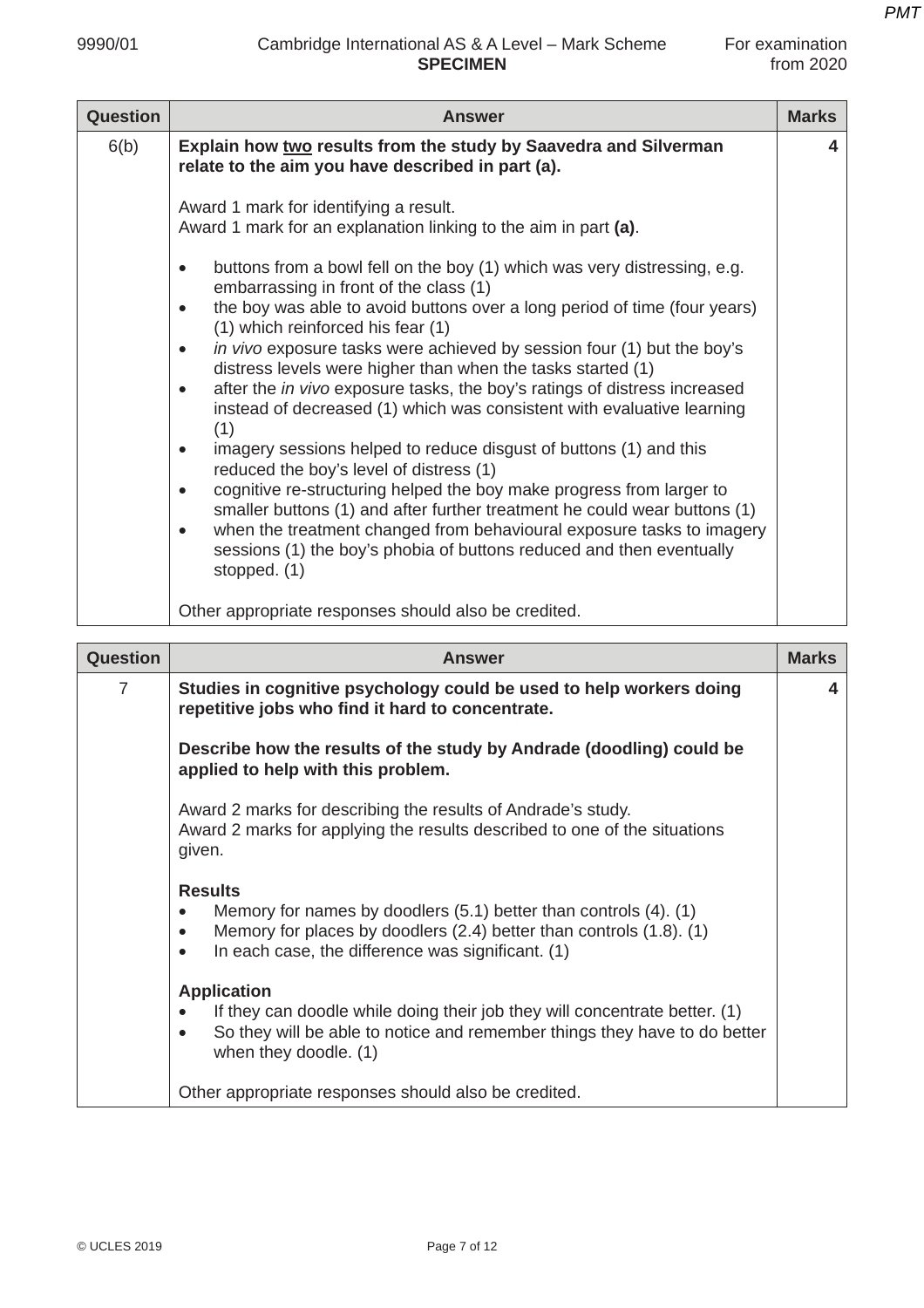| <b>Question</b> | <b>Answer</b>                                                                                                                                                                                                                                                                                                                                                                                                                                                                                                                                                                                  | <b>Marks</b> |
|-----------------|------------------------------------------------------------------------------------------------------------------------------------------------------------------------------------------------------------------------------------------------------------------------------------------------------------------------------------------------------------------------------------------------------------------------------------------------------------------------------------------------------------------------------------------------------------------------------------------------|--------------|
| 8               | According to Milgram, his study on obedience produced two surprising<br>findings.                                                                                                                                                                                                                                                                                                                                                                                                                                                                                                              | 4            |
|                 | Describe both of these surprising findings.                                                                                                                                                                                                                                                                                                                                                                                                                                                                                                                                                    |              |
|                 | For each finding:<br>Award 1 mark for identification of the finding.<br>Award 1 mark for the description.                                                                                                                                                                                                                                                                                                                                                                                                                                                                                      |              |
|                 | For example:<br>strength of obedient tendencies: 26/40 participants followed instructions<br>to hurt another person (1), e.g. disregarding learned moral conduct,<br>even though they had no special powers to enforce his commands, and<br>disobedience would bring no material loss, i.e. showed Germans were<br>not different (1)<br>emotional strain (against what their conscience dictates) (1), e.g.<br>٠<br>twitching, stuttering, pulling earlobe, twisted hands, pushed his head into<br>his hands, muttered 'Oh God, let's stop it', i.e. showed Germans were not<br>different. (1) |              |
|                 | Other appropriate responses should also be credited.                                                                                                                                                                                                                                                                                                                                                                                                                                                                                                                                           |              |

| <b>Question</b> | <b>Answer</b>                                                                                                                                                                                                                                                                                                                                                                                                                                                                                                                                                                                                                                                                                                                                                                                                                                                                                                                                                                                                                                                                                                                                                   | <b>Marks</b> |
|-----------------|-----------------------------------------------------------------------------------------------------------------------------------------------------------------------------------------------------------------------------------------------------------------------------------------------------------------------------------------------------------------------------------------------------------------------------------------------------------------------------------------------------------------------------------------------------------------------------------------------------------------------------------------------------------------------------------------------------------------------------------------------------------------------------------------------------------------------------------------------------------------------------------------------------------------------------------------------------------------------------------------------------------------------------------------------------------------------------------------------------------------------------------------------------------------|--------------|
| 9               | The study by Canli et al. used a brain scan.                                                                                                                                                                                                                                                                                                                                                                                                                                                                                                                                                                                                                                                                                                                                                                                                                                                                                                                                                                                                                                                                                                                    | 4            |
|                 | Explain why brain scans are used in the biological approach to<br>psychology. Use an example in your answer.                                                                                                                                                                                                                                                                                                                                                                                                                                                                                                                                                                                                                                                                                                                                                                                                                                                                                                                                                                                                                                                    |              |
|                 | Award 1 mark for correct reason for using brain scans in the biological<br>approach.<br>Award 2-3 marks for correct reason with relevant example (from Canli et al.<br>or other biological approach study).<br>Award 4 marks for correct reason with elaboration and an example.                                                                                                                                                                                                                                                                                                                                                                                                                                                                                                                                                                                                                                                                                                                                                                                                                                                                                |              |
|                 | For example:<br>because the biological approach studies the role of neurons/the brain (1)<br>and how they control/affect emotion/behaviour/cognition (1), and CAT/<br>MRI scans tell us about brain structures. (1) For example, their size in<br>different people/how they change with age/when they are damaged (1)<br>brain scans can tell us about what different areas might do (1) and PET/<br>$\bullet$<br>fMRI scans tell us about brain activity. (1) For example, how it is linked<br>to perceptions or actions (1), the focus of the scan on amygdala in Canli<br>et al. was used with participants who were awake/actively engaged in a<br>task/rated emotionality to visual scenes which showed scan activity was<br>related to a cognitive variable/memory (1)<br>it is an objective/reliable technique typical of the scientific stance of the<br>$\bullet$<br>biological approach (1) and allows for controls to be imposed (1). For<br>example, the control in Canli et al. was neutral images (1). These would<br>be rapid when the patient was dreaming, by watching the eyes, they<br>would move rapidly when the patient was dreaming. (1) |              |
|                 | Other appropriate responses should also be credited.                                                                                                                                                                                                                                                                                                                                                                                                                                                                                                                                                                                                                                                                                                                                                                                                                                                                                                                                                                                                                                                                                                            |              |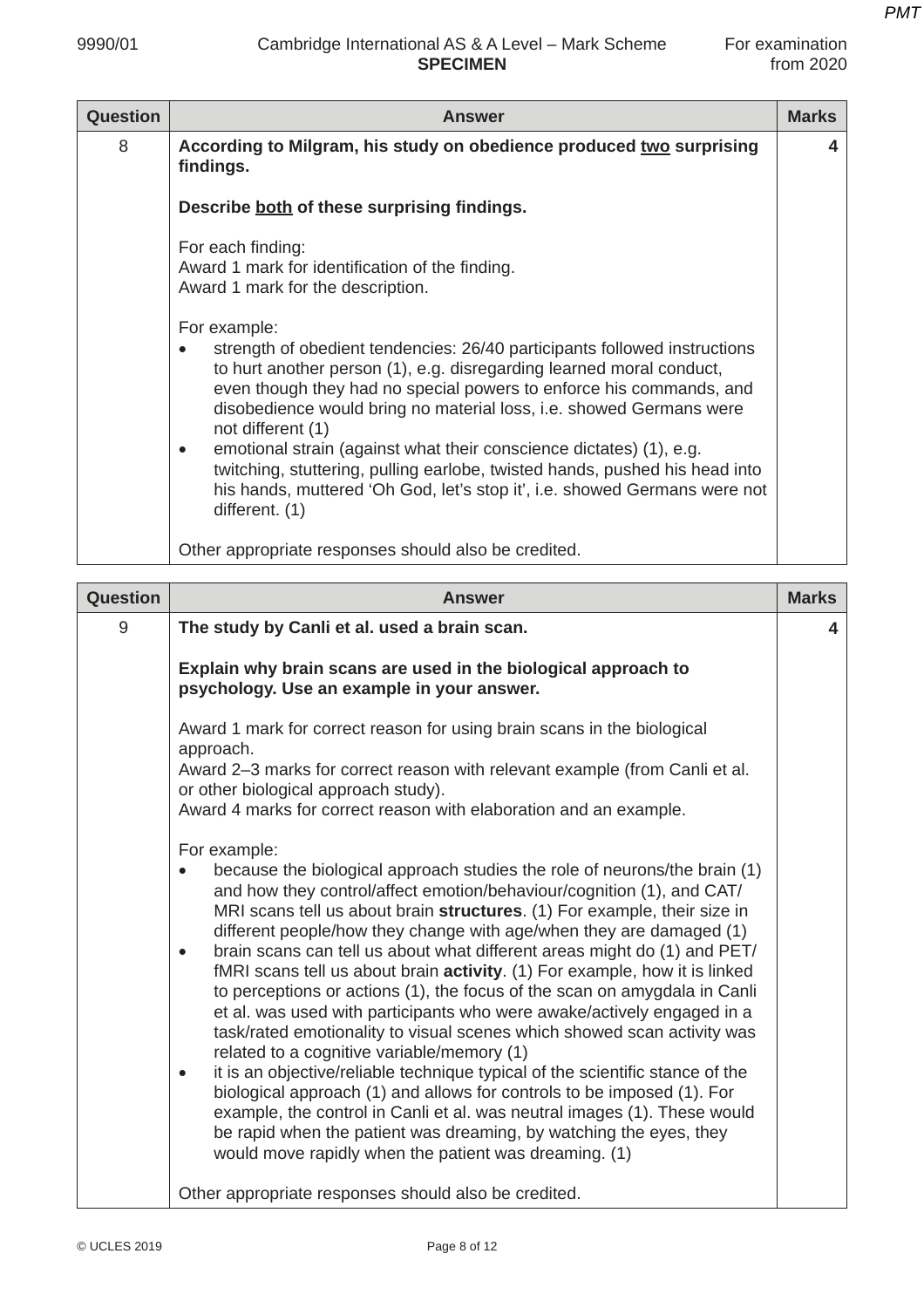| Question | <b>Answer</b>                                                                                                                                                                                                                                                                                                                                                                                                                                                                                                                                                                                                                                                                                                                                                                                                                                                                                                                                                                    | <b>Marks</b> |
|----------|----------------------------------------------------------------------------------------------------------------------------------------------------------------------------------------------------------------------------------------------------------------------------------------------------------------------------------------------------------------------------------------------------------------------------------------------------------------------------------------------------------------------------------------------------------------------------------------------------------------------------------------------------------------------------------------------------------------------------------------------------------------------------------------------------------------------------------------------------------------------------------------------------------------------------------------------------------------------------------|--------------|
| 10(a)    | From the study by Piliavin et al. (subway Samaritans):                                                                                                                                                                                                                                                                                                                                                                                                                                                                                                                                                                                                                                                                                                                                                                                                                                                                                                                           | 4            |
|          | Outline two aims of the study.                                                                                                                                                                                                                                                                                                                                                                                                                                                                                                                                                                                                                                                                                                                                                                                                                                                                                                                                                   |              |
|          | For each:<br>Award 1 mark for a brief aim.<br>Award 2 marks for a clear, detailed aim.<br>For example:<br>to investigate helping behaviour (1)<br>$\bullet$<br>to see if people help others on a train/subway (1)<br>$\bullet$<br>to see if people help drunk victims (1)<br>$\bullet$<br>they wanted to study bystander behaviour outside the laboratory, in a<br>$\bullet$<br>realistic setting where participants would have a clear view of the victim<br>(2)<br>they wanted to see whether helping behaviour was affected by the<br>$\bullet$<br>victim's responsibility for being in a situation where they needed help (2)<br>they wanted to see whether helping behaviour was affected by the race<br>$\bullet$<br>of the victim (2)<br>they wanted to see whether helping behaviour was affected by the<br>$\bullet$<br>modelling of helping behaviour (2)<br>they wanted to see whether helping behaviour was affected by the size of<br>$\bullet$<br>the group. $(2)$ |              |
|          | Other appropriate responses should also be credited.                                                                                                                                                                                                                                                                                                                                                                                                                                                                                                                                                                                                                                                                                                                                                                                                                                                                                                                             |              |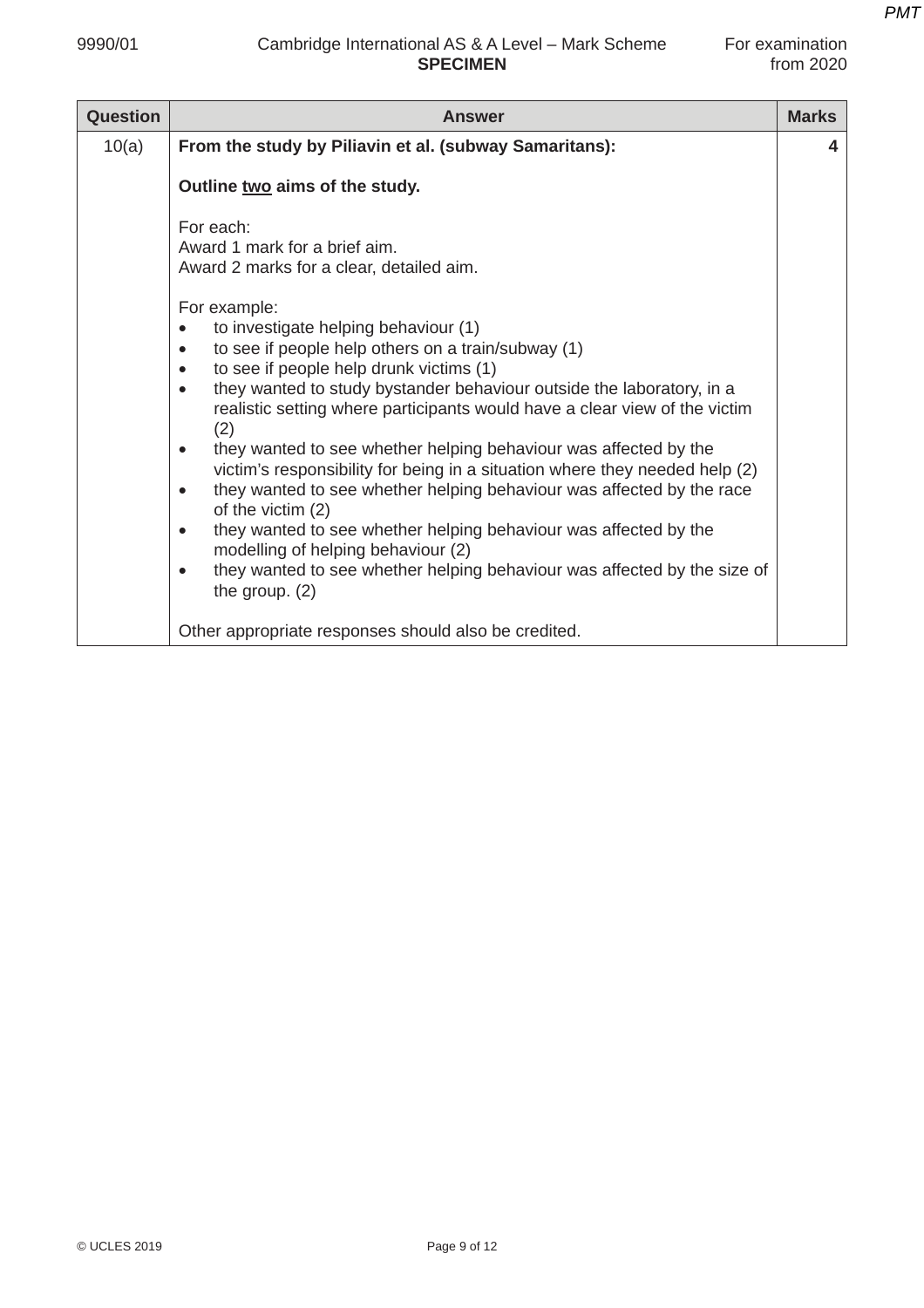| -or examination |  |
|-----------------|--|
| from 2020       |  |

| <b>Question</b> | <b>Answer</b>                                                                                                                                                                                                                                                                                                                                                                                                                                                                                                                                                                                                                                                                                                                                           | <b>Marks</b> |
|-----------------|---------------------------------------------------------------------------------------------------------------------------------------------------------------------------------------------------------------------------------------------------------------------------------------------------------------------------------------------------------------------------------------------------------------------------------------------------------------------------------------------------------------------------------------------------------------------------------------------------------------------------------------------------------------------------------------------------------------------------------------------------------|--------------|
| 10(b)           | Discuss at least two strengths and two weaknesses of the study.                                                                                                                                                                                                                                                                                                                                                                                                                                                                                                                                                                                                                                                                                         | 8            |
|                 | Answers could include:                                                                                                                                                                                                                                                                                                                                                                                                                                                                                                                                                                                                                                                                                                                                  |              |
|                 | <b>Strengths</b><br>The setting was a subway train which is not artificial (a real situation).<br>People can find themselves in this situation daily, so the study does have<br>ecological validity.<br>As the setting is on a train and therefore natural and no one was<br>$\bullet$<br>aware that the whole situation was staged, there was very little chance<br>that anyone would have shown behaviour to fit the aim of the study.<br>Therefore, the behaviour shown by the participants was natural and<br>therefore valid/reduced demand characteristics.<br>The data collection included both qualitative and quantitative data, so<br>$\bullet$<br>was informative about how much helping there was (or wasn't) and why.<br><b>Weaknesses</b> |              |
|                 | The positioning of people in the carriages could not be controlled (this is<br>$\bullet$<br>just one example). Therefore, they may not have noticed the incident or<br>ignored it as they were reading etc., so it may not have been the type of<br>victim affecting helping levels.<br>The participants in the train did not know it was a study so were deceived<br>$\bullet$<br>and obviously informed consent could not be taken from them prior to the<br>collapse. This goes against ethical guidelines.<br>Participants may have been distressed by the events on the train, which<br>$\bullet$<br>goes against the guideline of protecting participants from harm.                                                                              |              |
|                 | Other appropriate responses should also be credited.                                                                                                                                                                                                                                                                                                                                                                                                                                                                                                                                                                                                                                                                                                    |              |
|                 | Mark according to the levels of response criteria below:                                                                                                                                                                                                                                                                                                                                                                                                                                                                                                                                                                                                                                                                                                |              |
|                 | Level 4 (7-8 marks)<br>The candidate has discussed at least two strengths and two weaknesses<br>$\bullet$<br>of the Piliavin et al. study.<br>Accurate knowledge and understanding is applied.<br>$\bullet$<br>There is a clear line of reasoning which is logically structured and<br>$\bullet$<br>thoroughly evaluated.                                                                                                                                                                                                                                                                                                                                                                                                                               |              |
|                 | Level 3 (5–6 marks)<br>The candidate has given at least one strength and at least one weakness<br>$\bullet$<br>of the Piliavin et al. study.<br>Knowledge and understanding is applied.<br>$\bullet$<br>There is evidence of some structured reasoning and some evaluation.<br>$\bullet$                                                                                                                                                                                                                                                                                                                                                                                                                                                                |              |
|                 | Level 2 (3-4 marks)<br>The candidate has given one of the required strengths or weaknesses of<br>the Piliavin et al. study.<br>Some evidence that knowledge and understanding is applied but this<br>$\bullet$<br>may be limited.<br>There is evidence of some reasoning with limited evaluation.<br>$\bullet$                                                                                                                                                                                                                                                                                                                                                                                                                                          |              |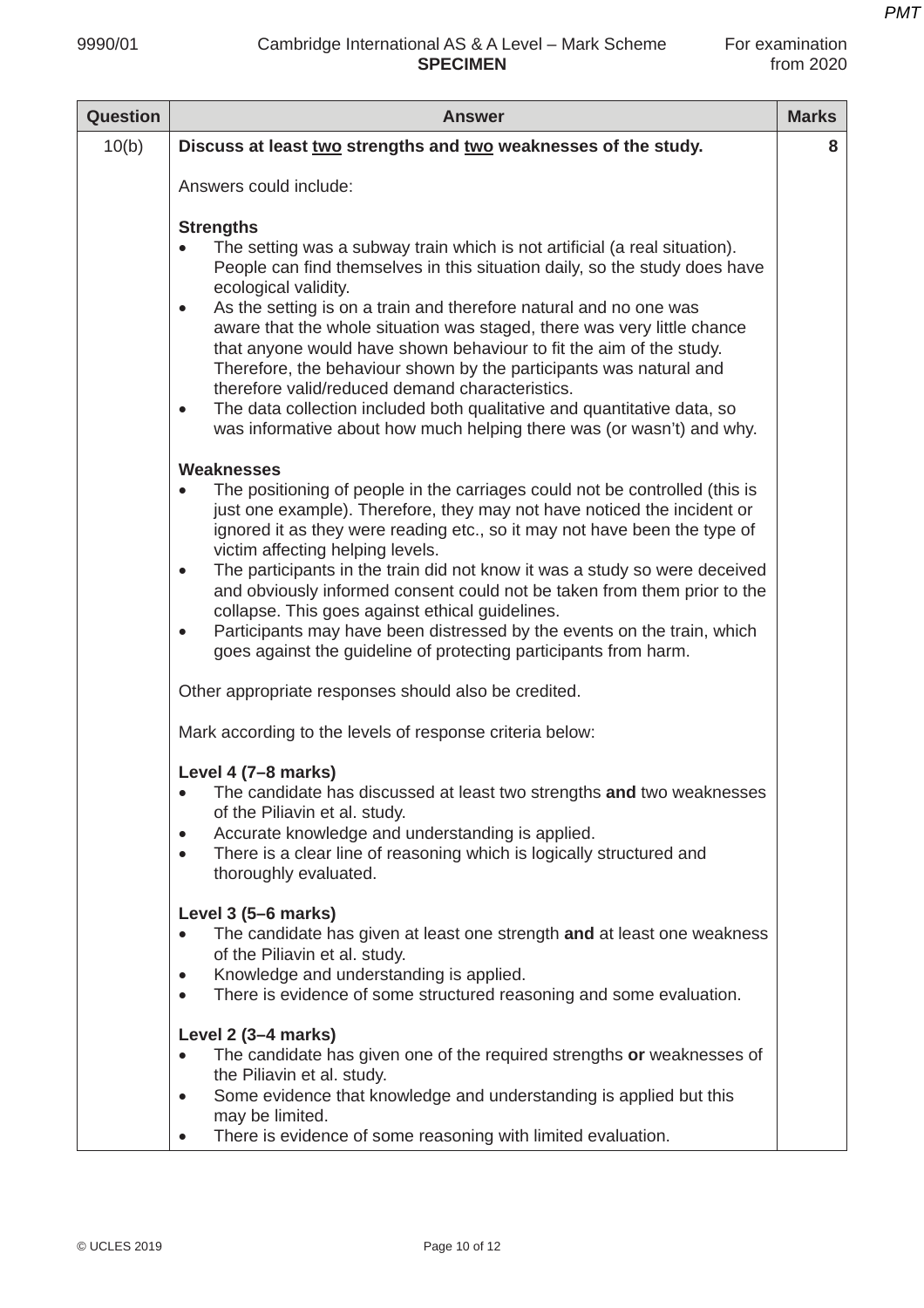| <b>Question</b> | <b>Answer</b>                                                                                                                                                                                                                                                                 | <b>Marks</b> |
|-----------------|-------------------------------------------------------------------------------------------------------------------------------------------------------------------------------------------------------------------------------------------------------------------------------|--------------|
| 10(b)           | Level 1 $(1-2$ marks)<br>The candidate has given one basic strength or weakness that is in the<br>context of the Piliavin et al. study OR<br>The candidate has given two evaluation points that are basic.<br>$\bullet$<br>Level 0 (0 marks)<br>No response worthy of credit. |              |

| <b>Question</b> | <b>Answer</b>                                                                                                                                                                                                                                                                                                                                                                                                                                                                                                                                                                                                                                                                                                                                                                                                                                                                                                                                                                                                                                                                                                                                                                                                                                                                                                                                                                                                                                                           | <b>Marks</b> |
|-----------------|-------------------------------------------------------------------------------------------------------------------------------------------------------------------------------------------------------------------------------------------------------------------------------------------------------------------------------------------------------------------------------------------------------------------------------------------------------------------------------------------------------------------------------------------------------------------------------------------------------------------------------------------------------------------------------------------------------------------------------------------------------------------------------------------------------------------------------------------------------------------------------------------------------------------------------------------------------------------------------------------------------------------------------------------------------------------------------------------------------------------------------------------------------------------------------------------------------------------------------------------------------------------------------------------------------------------------------------------------------------------------------------------------------------------------------------------------------------------------|--------------|
| 11              | Evaluate the study by Schachter and Singer (two factors in emotion).                                                                                                                                                                                                                                                                                                                                                                                                                                                                                                                                                                                                                                                                                                                                                                                                                                                                                                                                                                                                                                                                                                                                                                                                                                                                                                                                                                                                    | 10           |
|                 | Answers could include:<br>tested the two factor theory, looking at physiological and psychological<br>$\bullet$<br>components of emotion<br>used a stooge to manipulate psychological component, happy or angry<br>٠<br>used a questionnaire to create emotional arousal and adrenalin to create<br>$\bullet$<br>physical arousal<br>measured responses by how much the participant joined in with the<br>$\bullet$<br>stooge<br>found that both factors were important<br>$\bullet$<br>the physiological factors were interpreted differently depending on the<br>$\bullet$<br>psychological component from the stooge's behaviour<br>it isn't ethical because the participants were annoyed by the stooge/<br>$\bullet$<br>deceived by the injection etc. although this gives it good validity because<br>the participants were unaware of the intention to manipulate their mood<br>it has good generalisability because the sample was large (184<br>$\bullet$<br>participants)<br>but all the participants were male, reducing generalisability as females'<br>$\bullet$<br>emotions may have been different<br>there may have been issues with standardisation between participants<br>$\bullet$<br>as the response of each person to the stooge would have been different,<br>meaning that the stooge's behaviour can't have been identical.<br>Other appropriate responses should also be credited.<br>Mark according to the levels of response criteria below: |              |
|                 | Level 4 (8-10 marks)<br>Evaluation is comprehensive.<br>$\bullet$<br>Answer demonstrates evidence of careful planning, organisation and<br>٠<br>selection of material.<br>Analysis (valid conclusions that effectively summarise issues and<br>arguments) is evident throughout.<br>Answer demonstrates an excellent understanding of the material.<br>٠                                                                                                                                                                                                                                                                                                                                                                                                                                                                                                                                                                                                                                                                                                                                                                                                                                                                                                                                                                                                                                                                                                                |              |
|                 | Level 3 (6-7 marks)<br>Evaluation is good.<br>$\bullet$<br>Answer demonstrates some planning and is well organised.<br>$\bullet$<br>Analysis is often evident but may not be consistently applied.<br>$\bullet$<br>Answer demonstrates a good understanding of the material.<br>$\bullet$                                                                                                                                                                                                                                                                                                                                                                                                                                                                                                                                                                                                                                                                                                                                                                                                                                                                                                                                                                                                                                                                                                                                                                               |              |